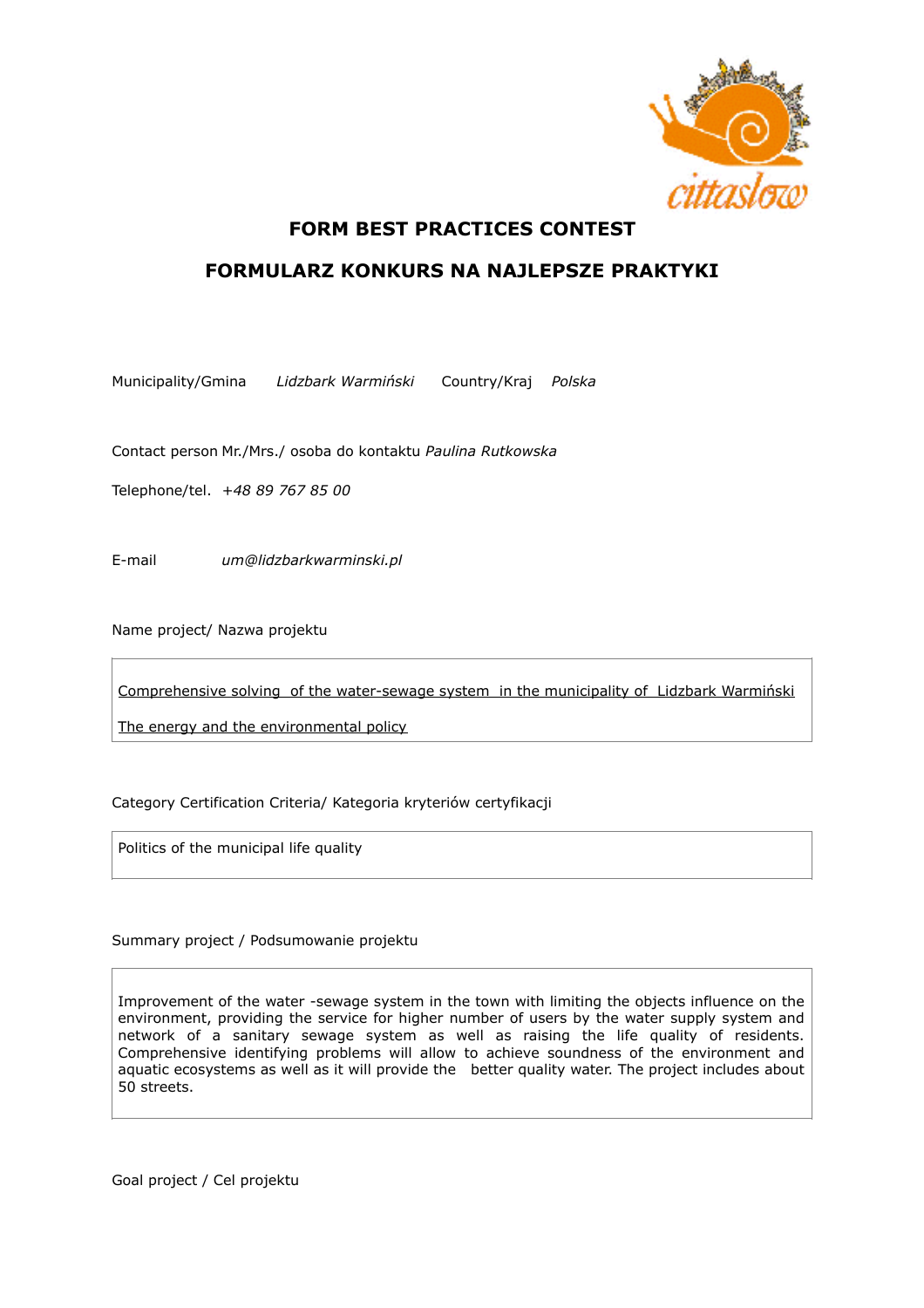

Providing the good urban waste - sewage treatment, including improvement in the efficiency of functioning of the sewage treatment plant, division of systems of a sanitary sewage system and a rain drain system, increasing the access to the sewer and waterworks network on built-up areas of the town, tidying up the system of carrying rain waters by building and modernization of sewer systems, restoring the stability of functioning of plumbings by the improvement in the tightness of channels / ditches, reducing the failure frequency of wires, improvement in functioning of the presentation and the station of the water treatment as well as increasing the quality of water delivered, reducing the failure frequency of the water supply system.

Result project / Rezultat projektu

Modernization and the expansion of the municipal sewage treatment plant, the expansion and the reconstruction of sanitary and rainy sewage systems , expansion of the water supply system, the implementation and modernization supporting facilities, such as sewers pump station , rain water pretreatment, extension of the main take, modernization of the water treatment station. It will positively affect the residents life quality and improve conditions of conducting business activities. Moreover the attraction of the town will increase, and particularly it will help to meet norms of the Polish and the European Union law. While providing the project 2266 people will be connected and 50 persons will gain access to the water supply system. The length of new wires of a sanitary sewage system will be about 10 kilometers, rebuilt wires of the sanitary sewage network will be about 3,0 kilometers, the structure of new waterworks ducts will be 2,4 kilometers, modernized water supply system  $-0.1$  km. Over 9 kilometers of a rain drain system will arise.

Finance (costs and benefits) / Finansowanie (koszty i zyski)